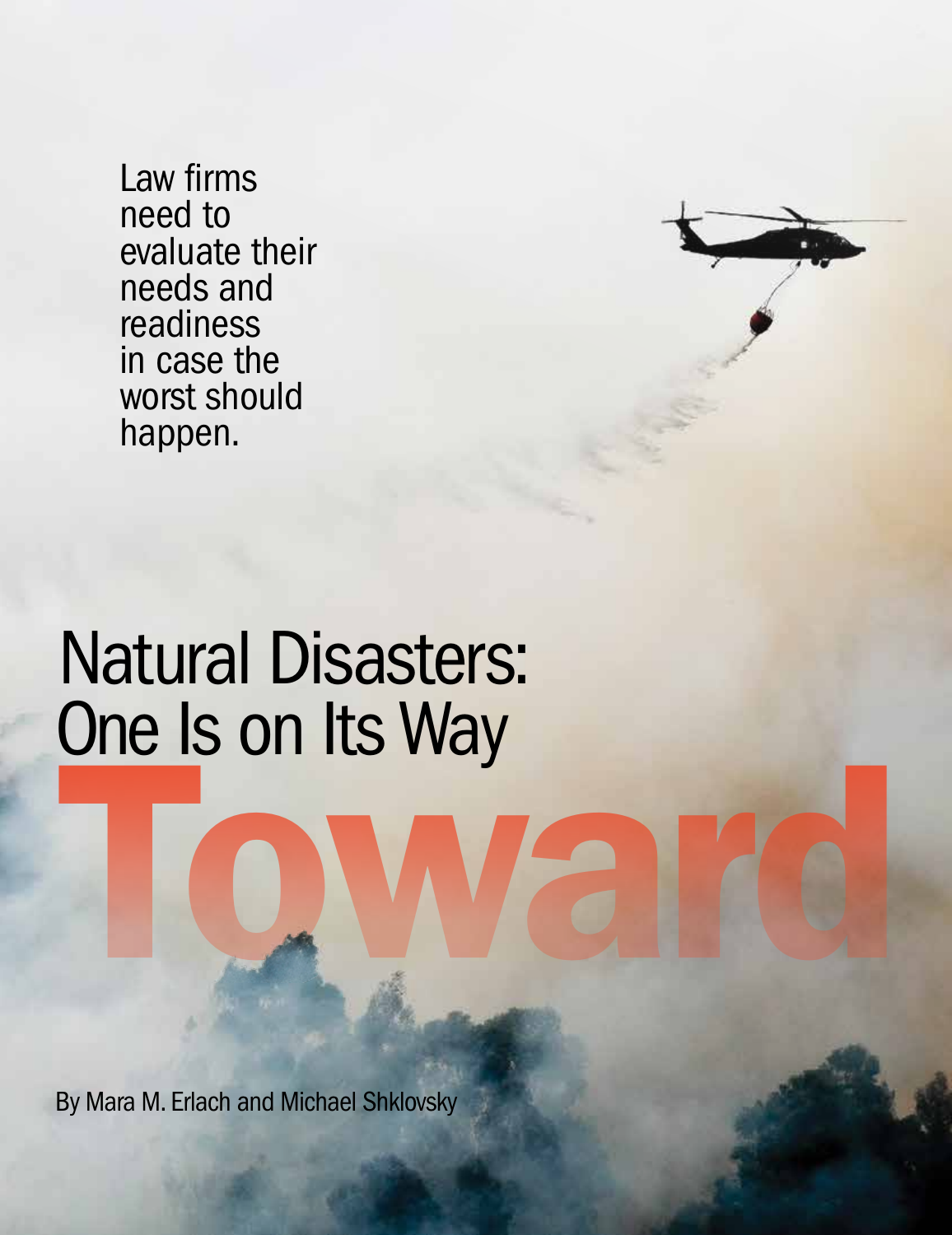**looking forward to starting their workweek the evening looking forward to starting their workweek the trong, warm winds blew the evening of Oct. 8, 2017. California's North Bay residents went to bed Sunday evening next morning. Little did they know their world would change overnight. People were awakened by smoke, by neighbors, by worried phone calls and law enforcement officers banging on their doors. Thousands of people escaped through the smoke and flames. Early the next morning the community faced the shock of an unprecedented and life-changing disaster. Entire neighborhoods had been destroyed by wildfires, and many local landmarks and businesses were razed. Cellphone towers were rendered nonoperational, and power was out in many locations. Co-workers lucky enough to have internet or cellphone service emailed and texted each other—Is everyone okay? Did your house survive? Do we have to come into the office today?—often without a response. As the legal community struggled to hold together and maintain its obligations to clients and employees, many wondered, What do we do now? And could we possibly have planned for this?**

**While we cannot control when and where natural disasters strike, law firms can take some steps to attempt to effectively manage any interruption of their business, promote the safety and morale of their employees and fulfill their ethical obligations to clients.**

Toward You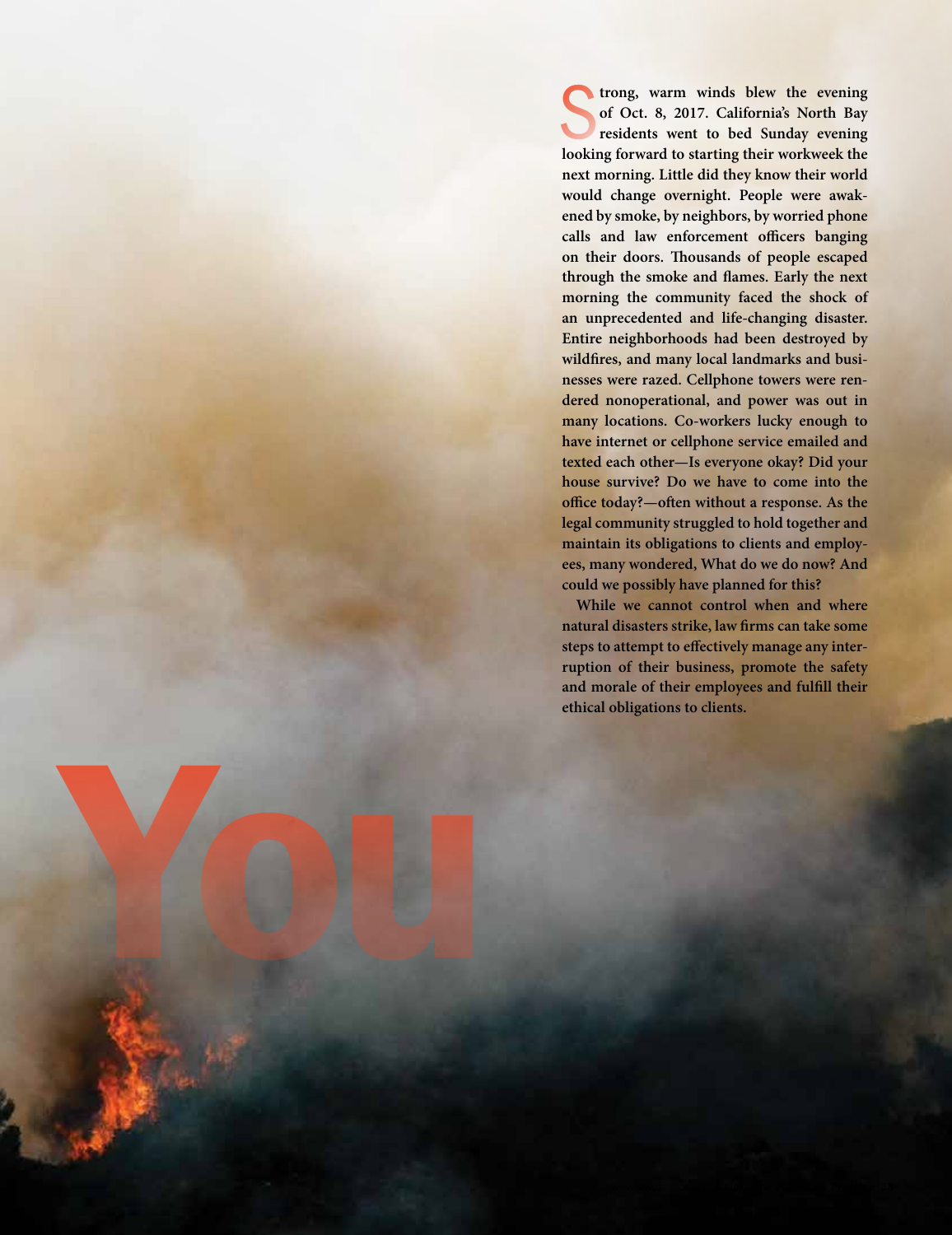# BEFORE THE DISASTER

The foundation for disaster planning, of course, is actually having a plan! Before disaster strikes, one should evaluate the firm's existing circumstances, assemble critical information and formulate comprehensive procedures and policies to minimize business interruption, confusion, impact on client matters and possible loss of information or physical injury. Here are three important steps to take before a disaster strikes: (1) evaluate the firm's needs and readiness, (2) assemble critical information and supplies and (3) create a written disaster plan.

**Evaluate the firm's needs and readiness.** It is imperative to review all of your insurance policies, including natural disaster insurance, property insurance, renter's insurance, umbrella coverage and loss of productivity insurance, among others. Make sure you have adequate coverages for your current business; if not, contact your malpractice insurance carrier to find out if it has any "best practices" to follow in the event of a disaster.

Once you have reviewed your insurance policies, analyze your office lease for landlord's and tenant's respective duties and obligations in the event the leased premises or common areas are damaged or destroyed in a natural disaster. In addition, take time to evaluate your office "waterproof" or "fireproof" safes. What levels of damage or stress are they designed to withstand? Be sure to test or consider adding security alarms, smoke detectors, fire extinguishers, surge protectors, generators or another uninterruptible power supply and other safety equipment.

 For those of you who still keep paper client files, accounting records, employee records, case lists, calendars, etc., perhaps it's time to consider going paperless and keeping copies of these items in storage remotely or in the cloud. For those who are already "paperless," make sure you back up your data regularly. Moreover, it's a good practice to test your off-site storage by accessing it from a remote and secure location to determine if you are

able to securely, confidentially and easily access your files. Oftentimes, the data stored is so voluminous that downloading it would take days; it may be easier, in that case, to have the company overnight you hard drives containing your data.

**Assemble critical information and supplies.** Now that you have evaluated the firm's needs, you must gather information and contact numbers and store them in one centralized location. This information includes not only the members of your firm and clients but also identifying local emergency services and alert systems and making that information available to your employees. Ensure you can dial 911 from the office because some Voice-over-Internet-Protocol phone services are unable to dial 911, and investigate regional emergency alert services such as Nixle. Inform your employees of these services so they can sign up in advance (or during the disaster, if necessary). It's also helpful to prepare an inventory of client property and original documents that are stored in the office. These inventories can also be stored remotely or in the cloud.

Another recommended practice is to establish a forwarding number or arrange for the firm's incoming calls to be routed to a mobile phone. By establishing an emergency recorded message for the main phone line to be used in the event of a disaster, clients and employees are able to contact the firm and get status information. Also contact your bank to arrange for emergency checks and ask them about their procedures and services during a disaster.

Oftentimes we have emergency kits prepared for our home and/or car; however, we tend to overlook having a natural disaster kit for the place we spend a great deal of time—work. Ideally, have a "go bag"—a bag or box to take with you if you have to evacuate the office—and a "stay bag"—a bag or box to use in the event of a disaster where it is unsafe or not feasible to evacuate the office. The go bag should contain a complete list of partners', employees' and key people's contact information; bank, software (including data storage login and access information) and vendor information; payroll and accounts payable information; a list of clients and case files; and a list of contact information for opposing counsel and courts.

The stay bag should contain all of the go bag items plus emergency supplies of food and water for all employees, medical supplies and other emergency supplies necessary for a variety of situations. For example, during the wildfires, the air was so smoky that masks were recommended; however, they were sold out throughout the region and difficult to obtain.

**Create a disaster plan.** Having a written disaster plan will let all members of your firm know and understand the firm's policy and protocol during a disaster. Store the written plan electronically, and keep a copy in a password-protected file on your smartphone since your mobile phone is usually with you all the time. Many local and state bars provide law firm disaster plan templates. If not, your written firm disaster plan should include the following:

- Contact information for all employees, partners and key people so the firm can stay in communication.
- Contact information for banks, insurance agents, key vendors, service providers and storage providers.
- A list of responsible people at the firm who will act as "point person" to handle a number of tasks such as removing essential items and the go bag from the firm, contacting employees, contacting clients, making insurance claims, interfacing with information technology and service providers, retrieving and reviewing mail, and accessing data storage.
- A list of the locations in the office where important documents and files are kept.
- A "salvage priority list" that contains a list of assets and files to save, in order of importance.
- A check-in procedure for all employees to use.
- A designated site to meet in case the firm is inaccessible.